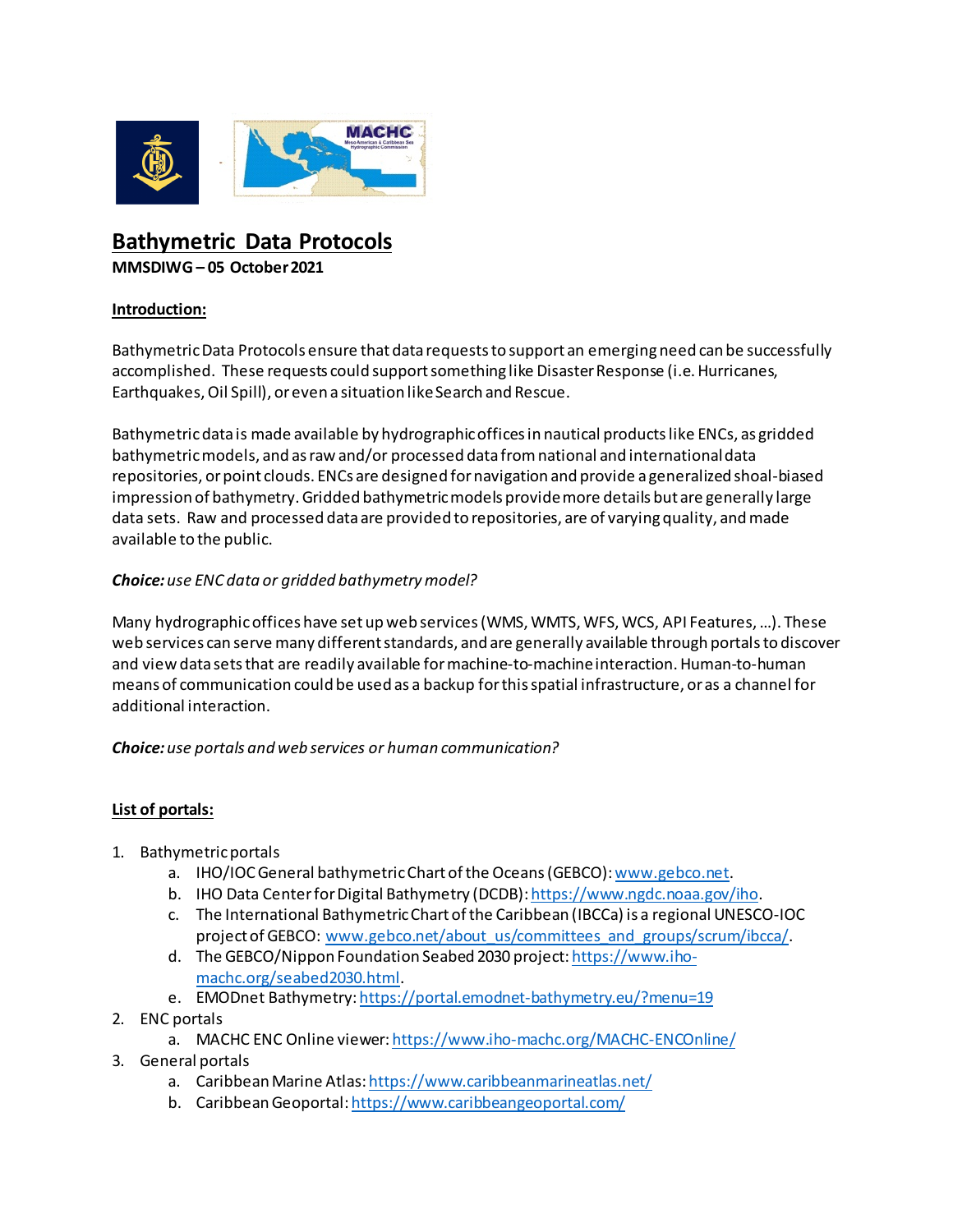c. MACHC MSDIWG Inventory[: https://www.iho-machc.org/mmsdiwg.html](about:blank)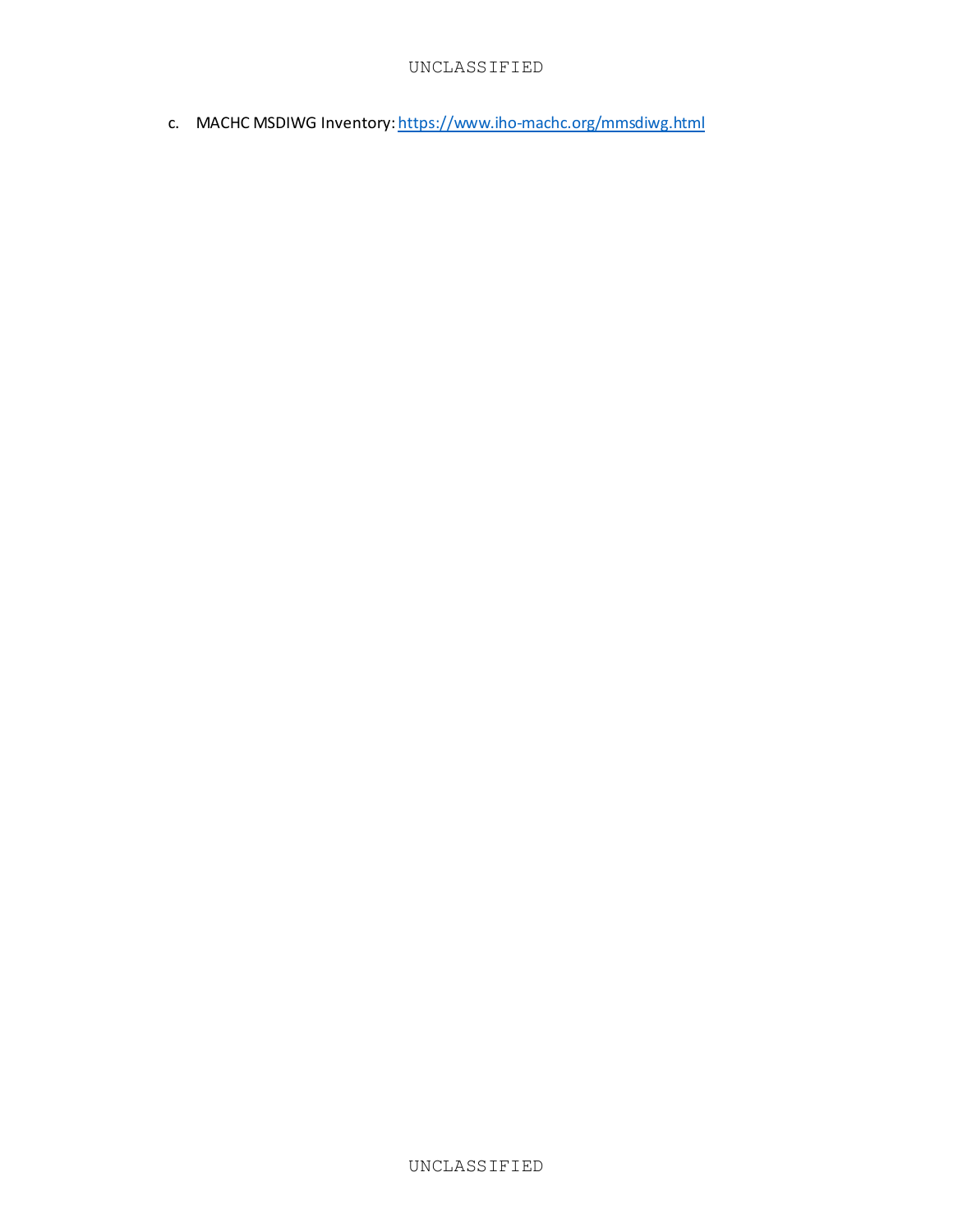## **List of web services:**

1. GEBCO:

[https://www.gebco.net/data\\_and\\_products/gebco\\_web\\_services/web\\_map\\_service/mapserv](about:blank)

- 2. IHO Data Center for Digital Bathymetry [https://gis.ngdc.noaa.gov/arcgis/rest/services/web\\_mercator/multibeam\\_dynamic/MapServer](https://gis.ngdc.noaa.gov/arcgis/rest/services/web_mercator/multibeam_dynamic/MapServer) [https://gis.ngdc.noaa.gov/arcgis/rest/services/multibeam\\_mosaic/ImageServer](https://gis.ngdc.noaa.gov/arcgis/rest/services/multibeam_mosaic/ImageServer) [https://gis.ngdc.noaa.gov/arcgis/rest/services/multibeam\\_mosaic\\_subsets/ImageServer](https://gis.ngdc.noaa.gov/arcgis/rest/services/multibeam_mosaic_subsets/ImageServer) <https://gis.ngdc.noaa.gov/arcgis/rest/services/csb/MapServer> [https://gis.ngdc.noaa.gov/arcgis/rest/services/web\\_mercator/trackline\\_combined\\_dynamic/MapSe](https://gis.ngdc.noaa.gov/arcgis/rest/services/web_mercator/trackline_combined_dynamic/MapServer/1) [rver/1](https://gis.ngdc.noaa.gov/arcgis/rest/services/web_mercator/trackline_combined_dynamic/MapServer/1)
- 3. EMODNet Bathymetry: [https://ows.emodnet-bathymetry.eu/wms](about:blank) [https://tiles.emodnet-bathymetry.eu](about:blank) [https://ows.emodnet-bathymetry.eu/wfs](about:blank) [https://ows.emodnet-bathymetry.eu/wcs](about:blank) [https://rest.emodnet-bathymetry.eu/](about:blank)
- 4. MACHC ENC Online: [https://gis.charttools.noaa.gov/arcgis/rest/services/MACHC/MACHC\\_ENCOnline\\_Public/MapServer](about:blank) [/exts/Maritime Chart Server/WMSServer](about:blank)
- 5. National web services: Accessible throug[h https://www.iho-machc.org/mmsdiwg.html](about:blank).
- 6. ESRI Living Atlas: <https://livingatlas.arcgis.com/>

### **Check list for human communication:**

- 1. Identify area of need for Bathymetry
	- a. Port Area
	- b. Approaches
	- c. Coastal Areas
- 2. Disaster Response Request Process
	- a. Coordinate with Hydrographic Office
	- b. Coordinate with Primary Charting Authority
	- c. Coordinate with MACHC Chair / Vice Chair
	- d. Coordinate with RENC (Regional ENC Coordination Center)
	- A contact list is available a[t https://www.iho-machc.org/dr.html](about:blank).
- 3. Data types needed for Disaster Response
	- a. ENC/paper chart A worldwide catalogue of all ENCs is available at [https://iho.maps.arcgis.com/apps/webappviewer/index.html?id=06d967702c7f4094bbc](about:blank) [5b4f8e485b712&mobileBreakPoint=300](about:blank)
	- b. Gridded bathymetric model
	- c. Other bathymetric Surface
	- d. Other?